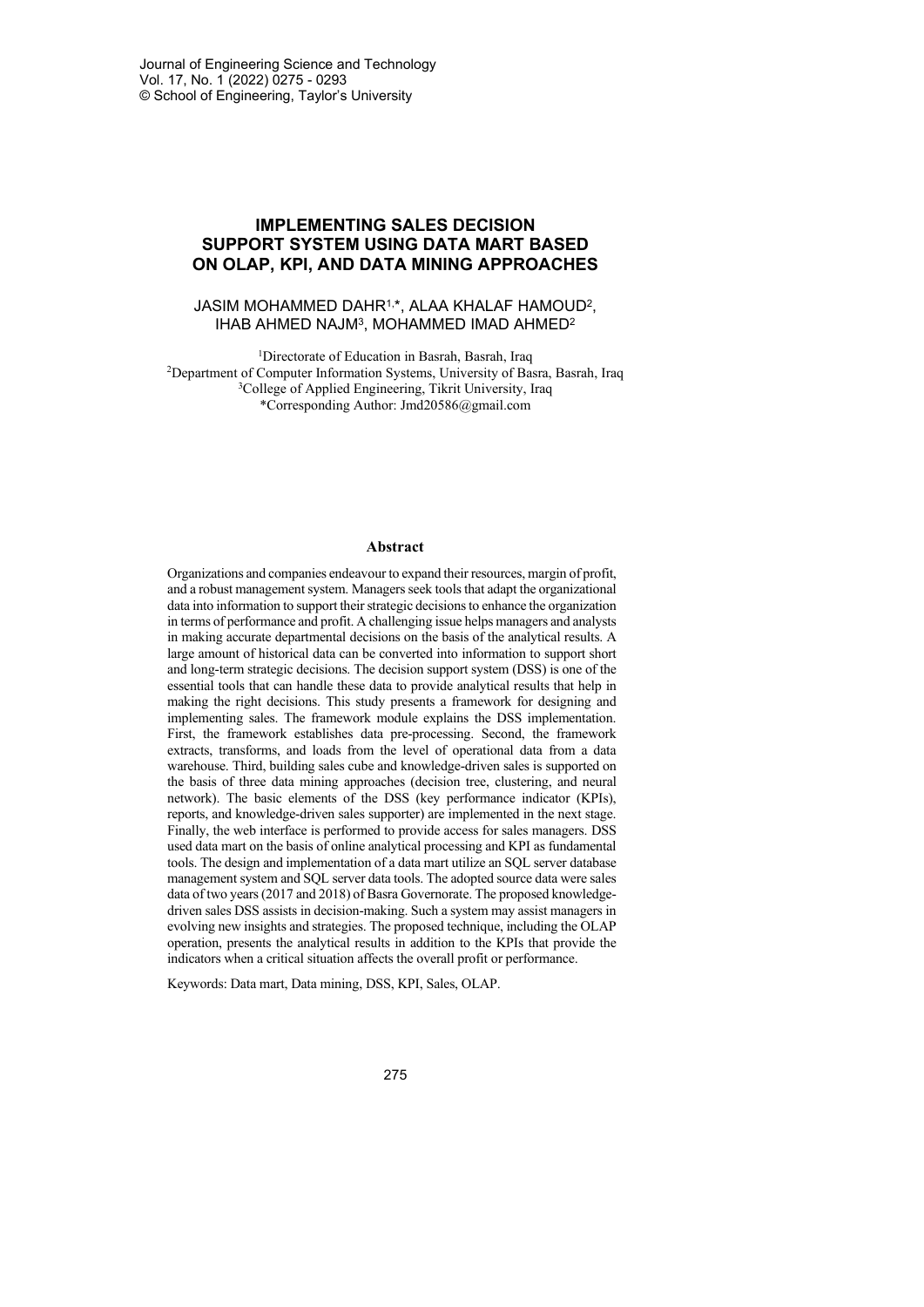### **1. Introduction**

The organizations necessitate having adequate and agile access to strategic information to construct precise decisions. This strategic information extracted from the massive operational data is stored in the organization's databases [1]. The scope of the decision support system (DSS) functionalities may take two research aspects, namely, technical and theoretical. The technical aspect used the interactive information technological systems, while the theoretical aspect based on decision-making capabilities. DSSs are highlighted in the studies in mid 70s; however, the studies associated with DSSs increase in the '80s according to numerous disciplines, such as simulation, artificial intelligence, man to machine interaction, and databases [2, 3].

A DSS can be defined as an informatics system that assists organizational or business decision-making actions. DSSs aid various organizational levels (namely, planning, operations, and management) commonly for high and mid-management, and they also support people to take decisions concerning issues that may be quickly adapted and not mainly determined in advance. For instance, DSS offers the following features: expandable information technological tools plus techniques designed for analysing and processing data to help managers' decision-making activities. DSS as an information technology (IT) system can assist managers to take the accurate decision or select among various alternative options by providing the estimated value for each option to grant managers toward reviewing the conduct results. However, the DSS functionalities lack certain functions of the DSS, such as passive, active, collaborative, model-driven, communication-driven, datadriven, document-driven, and knowledge-driven [2, 4]. Consequently, significant outcomes are obtained by employing machine learning capabilities to optimize network proficiency [5] and predict student's academic performance [6-11]. The performance improvement of the mobile wireless communication is based on multi-criteria decision making to select the optimal parametric setting [12].

The evolution of e-commerce that is utilized by organizations generated a tremendous number of sales transactions. The data necessitate a robust storage mechanism besides an agile strategy for managing and analysing these data to support the making of a timely strategic decision. The characteristics of data in a data warehouse (DW) are subject-oriented. The selection is according to specific aspects to assist decisions in terms of product. This situation represents a challenging issue [13]. A strategic decision creation is based on the human resources of DW [14] to find hidden patterns in the education sector [15]. The consumer's complaint is handled through the DW [16], in addition to supporting critical clinical decisions [17-23]. The DW data are long term data; this notion means that the data are snapshots of data to perform a business analysis of the organizations [24-27]. DW is utilized to manage the back-end information storage of DSSs. DW is employed to conduct a rapid information retrieval from a massive amount of data that include data extraction from heterogeneous data sources. DW helps the managers in conducting their complex analytical queries for relevant information without exploring the operational databases [2, 28].

The knowledge driven DSS is categorized by two points, the model accessible by the managers and the interaction to the interface; the DSS is designed for the same decision-making and supporting purposes [29, 30]. The model simply represented outcomes and understandably presented them to the decision-maker [31]. The DSS dashboard is a crucial key to the system; the manager granted access into the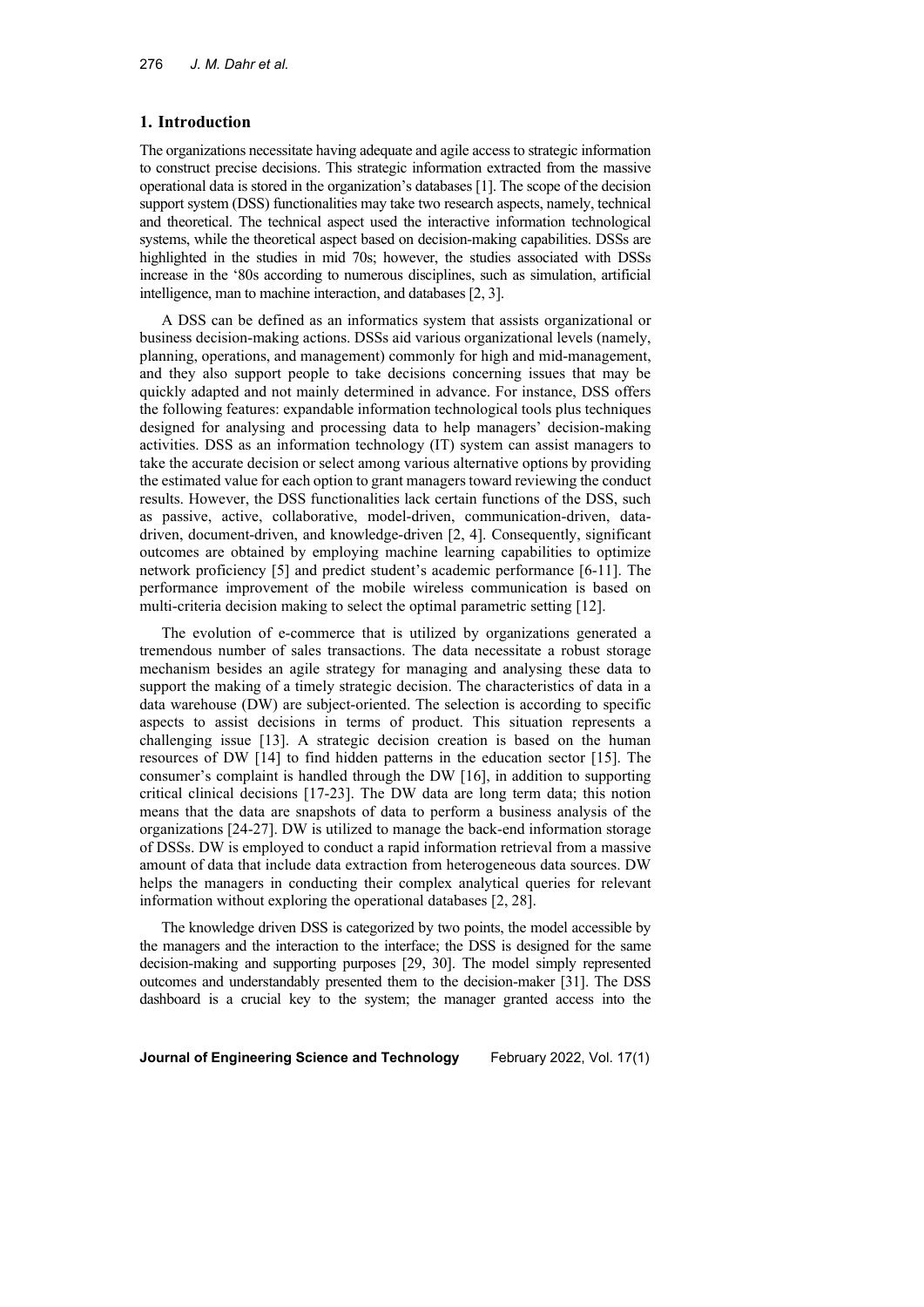knowledge-base, preferentially the cube that stores the complicated queries also unstructured information for the decision making [32, 33]. The proposed framework explains, designs, and implements the sales DSS implementation framework on the basis of data mart with OLAP and KPI as primary tools. Several cases are highlighted and discussed through the implementation process, such as the advantage of data mart in the short-term decision-making process. This study determines the optimal OLAP category for the proposed DSS and the benefits of using KPI in the short- and long-term implementation process, besides a potentiality to implement sales DW on the basis of this data mart. This study is organized into three sections. First, a literature review offers theoretical support for this research. Second, the methodology of the module framework is applied. Third, the results and conclusions of this research are discussed.

## **2.Literature Review**

This study augmented the DSS capabilities and the adaptation of its features to serve the management necessities for organizations to have a convenient and accurate decision making. The following research trends are highlighted in various perspectives. The authors proposed a framework on the basis of DW to enhance the decision of the pharmaceutical distribution sector by predicting the medicine's sales. Elazeem et al. [34] used the neural network (NN) and autoregressive moving average model time series employed with the historical data to predict the sales. However, the design approach of the system was not presented. Many other machine learning approaches (such as naïve Bayes, decision tree (DT), and clustering) proved the model accuracy in the prediction sector not implemented. The data warehousing step is also unclear.

The DW schema is not defined, and the step of data cleaning is applied after the data warehousing. This process should be implemented in the staging area to prepare the data for the final loading into DW dimensions. Next, the research trend implemented a retail DW by using the Pentaho BI used for the CMK company that provides a piece of information in a short and efficient time to support decisions on the basis of OLAP, Girsang et al. [35]. The proposed architecture of the DW is Kimball and Rose. The star schema is selected for the DW architecture storage schema. However, the design approach of the DW is not presented because many other tools can be used to support online decisions after a refresh process, such as KPIs. Peng [36] proposed a DSS employed for administrative prediction purposes on the basis of DW and data mining. Researchers used multidimensional expressions (MDXs) and OLAP operations on the DW to present an analytical result to support decisions. The DW is implemented on the basis of the J2EE framework. However, the DW implementation framework is unclear. The size and origin of the source data are unclarified. The data mining approach and implementation framework are not clearly listed.

Katkar et al. [37] presented a novel method based on DW, Naïve Bayes, and fuzzy logic to forecast the sales. Many data sets were collected from different shops in various cities for 5 years to prove the mechanism's efficiency. However, the data warehousing process and the design methodology were not clearly explained, and the sales decisions were made on the basis of a classification approach using Naïve Bayes. OLAP was not used to analyse the store data. Other tools, such as KPI, were also not implemented because the future studies are not clearly discussed.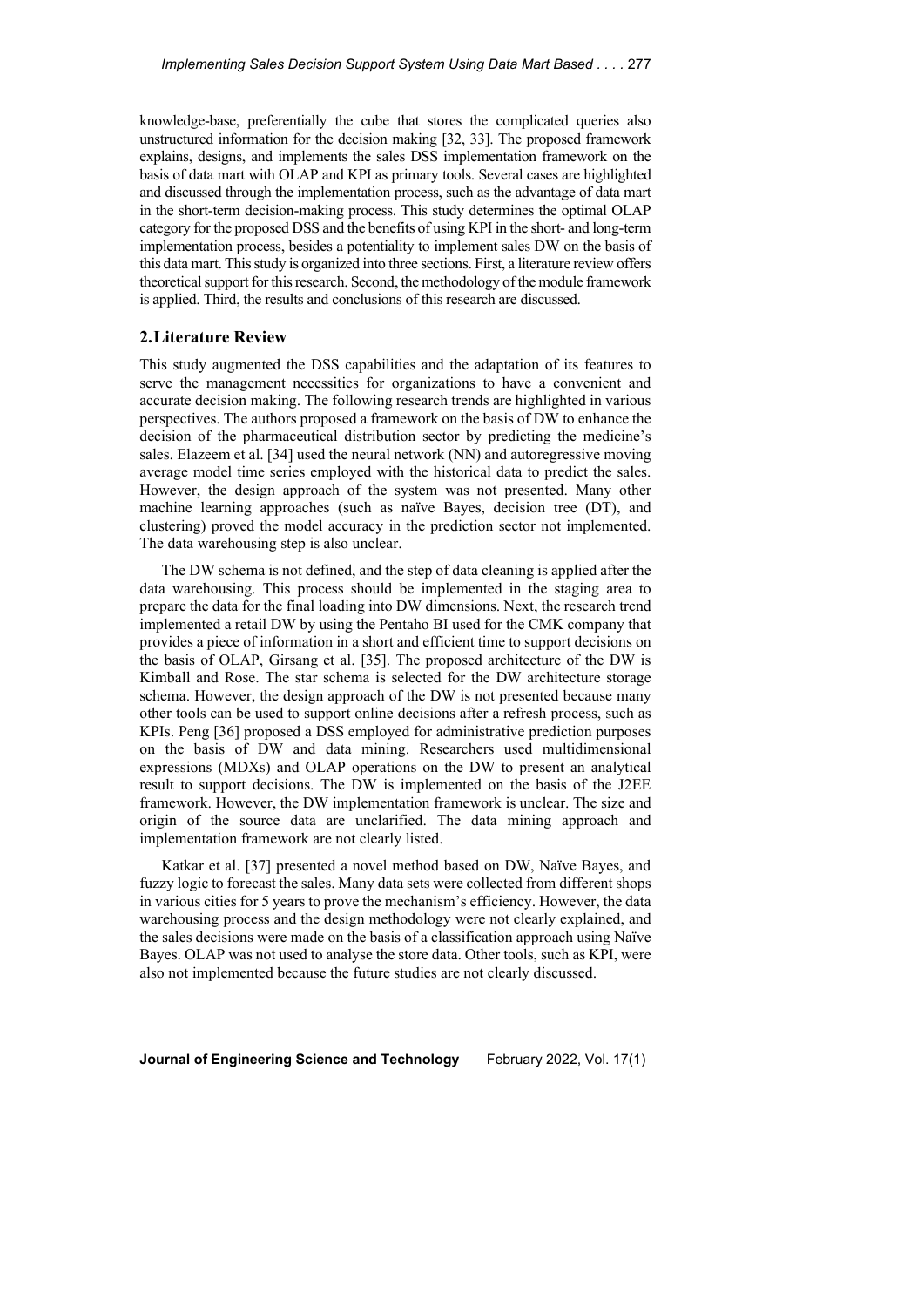Finally, AbdAlrazig [38] investigated the advantage of using DW and data mining as a platform to enhance sales profit. The researchers found that the framework is helpful in terms of making decisions and predicting for future trends. However, the design methodology was not explained whether it is a top-down or a bottom-up approach. OLAP is not clearly presented because the proposed DW tends to be data mart instead of DW. The size of data sources is small, and the implementation cycle is also short of building the DW.

During the DSS assessment and evaluation, different assessment methods are used for evaluating the knowledge base in the DSS, such as static and dynamic methods [39]. DSSs, such as [40, 41], have been evaluated by experts to find the errors in the knowledge base. The static method is performed by experts to check the knowledge base and evaluate the DSS performance. This manuscript utilizes a model-driven DSS that employed OLAP and KPI to allow managers to investigate online reviews for patterns and present them around diverse levels and perspectives of analysis. The proposed framework of the decision support system (DSS) shown in this study is based on a previous literature; however, the preceding research gaps did not highlight OLAP and KPI into a DSS-based DW. However, the ETL details scheme to interact with unstructured then serves managers to build their systems by offering a unique dimensional model method. Thus, the model may be applied to provide data from multiple sources for later analysis on a dashboard. A group of dashboards for data analysis also offered so that managers may investigate and examined the functionalities model in search of possibilities and weaknesses in the market.

#### **3.Methodology**

The sales DSS framework methodology is implemented through the following five stages: data pre-processing; extract, transform, and load (ETL); building sales cube and KPIs; building reports; and deployment of the sales DSS dashboard. The DSS also holds a knowledge-driven sales supporter based on three data mining approaches (DT, clustering, and NN). These stages represent the general framework of the bottom-up approach. This approach suggests building low-level parts to integrate them later to create a large part. The proposed data mart is an independent data mart, and it can be combined to construct the enterprise sales DW. The bottom-up approach identifies all the star schema architectures that are proper to the data mart. This process starts with examining the entity-relationship (ER) model. An exhaustive analysis is performed to find the appropriate entities that can be facts than a large number of other entities around this fact entity [21, 42]. The bottom-up approach should make the characteristics of the model equivalent to the model implemented for the values of decision-makers. All the model options should be addressed in advance following the bottom-up approach. The model that followed the bottom-up approach in its design should minimize the changes in the information representation [43].

The proposed DSS architecture in Fig. 1 presents the system tiers starting from storage to presentation tier. The storage tier holds the source data (sales excel files) that have been collected from a trade market. This tier also holds the SQL server storage area where the data pre-processing is performed on the source data. Business intelligence (BI) tier holds DT, clustering, and NN, and sales cube after implementing ETL processes and performing data mining algorithms. Knowledge tier holds the knowledge-driven sales supporter conducted from implementing data mining algorithms besides the KPIs and reports. The final tier, presentation tier, holds a web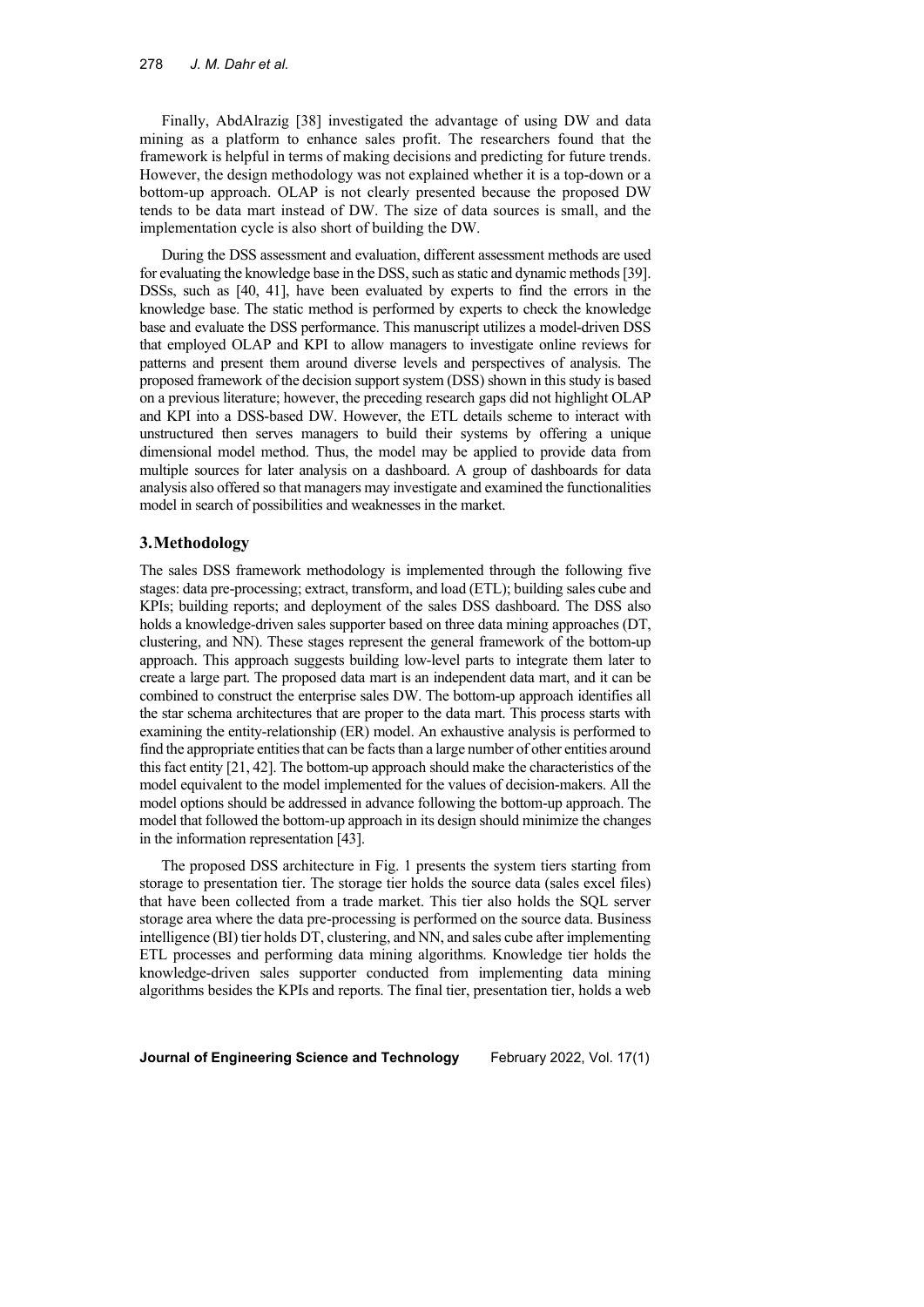interface to present all the reports, KPIs, and data mining algorithms results. The presentation area holds the MS excel pivot reports on the basis of the sales cube.



**Fig. 1. Sales DSS architecture.**

### **3.1.Data preprocessing**

The data source of the sales data mart is a two-year data (2017 and 2018) taken from an operational system from a trade market in Basrah province, Iraq. The dataset holds more than nine attributes, such as invoice type, customer name, phone number, sell man, bill amount, quantity, item unit, market price, and date. The data have been imported as an excel file to manage and export this file to the SQL server. Before the data are exported into the staging area, many pre-processing processes are performed on the excel file, such as data cleansing, domain name misspelling, and some transformation techniques (e.g., deriving columns and adding new columns). The new derived columns are the date dimension columns (day, day of the week, month, quarter, and year) and address dimension columns (city, district, province, and country). After the excel file is exported into SQL server DBMS, the data are stored in the staging table to manage the transformation processes (part of ETL) to prepare the data for the final loading into data mart schema tables.

The schema of the sales data mart in Fig. 2 is a star schema where it consists of five dimensions (date, customer, item, Address, and invoice) dimension and sales fact tables. This schema is built-up by using the SQL server management server 2014. This DBMS is used to store and manage data mart data, cube, and reporting services. The star schema is chosen as a logical schema of the sales data mart because it is easy to implement and understand, exhibits fast query response, and new data in refresh can be easily added [44]. The dimension tables assist in making the complex queries later for the analysis and determine the projection of dimension columns with the fact table measurements. The date dimension consists of (day, day of the week, month, quarter, and year). For example, these columns will help in finding the projection of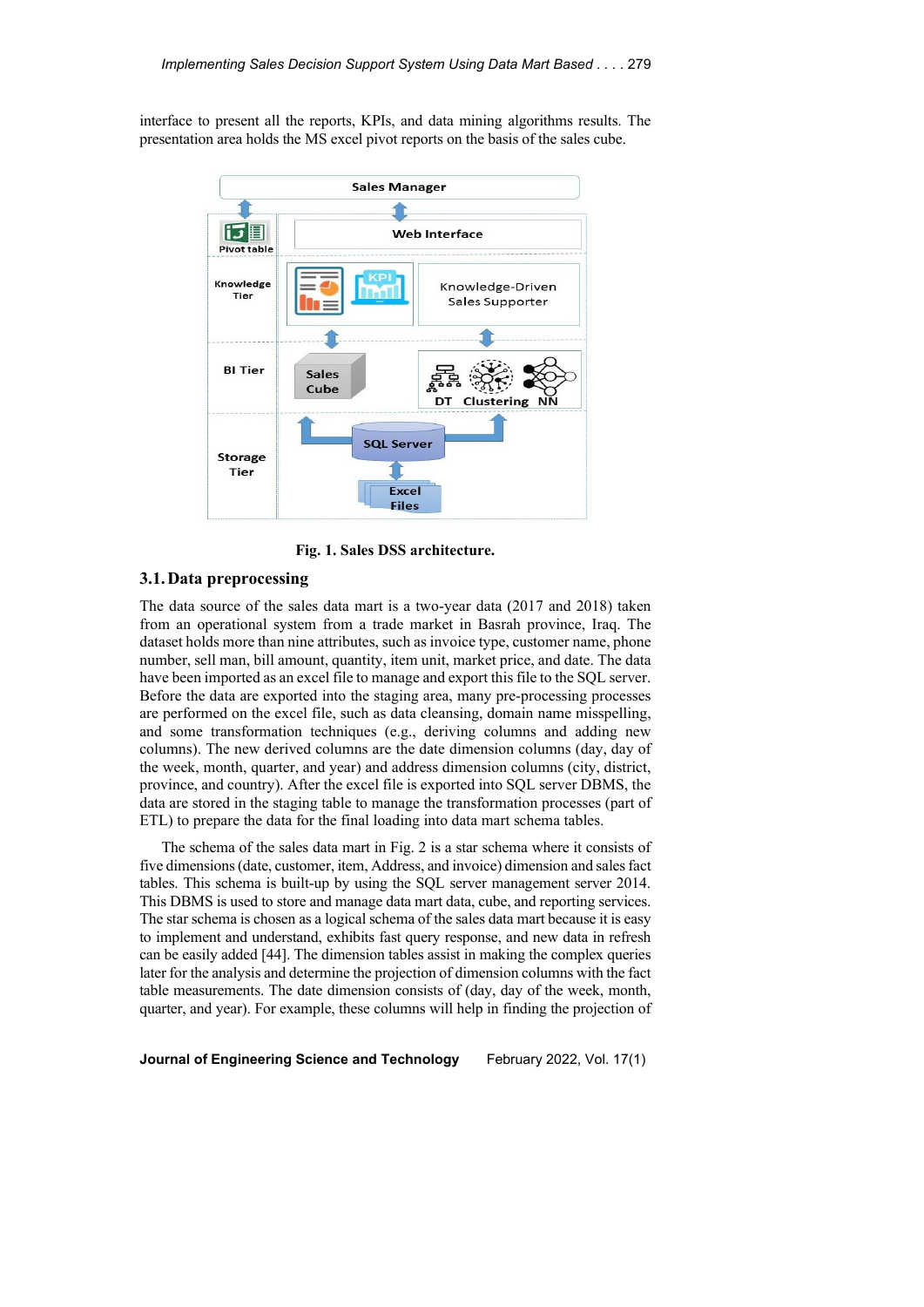measurement (sales in US dollar) and the column (quarter) to produce the sales amount according to a quarter of the year for the other columns. The sales fact table consists of five surrogate keys and three additive measurements (item count, sales in dinar, and sales in USD) that can be added around all dimension tables.



**Fig. 2. Logical schema of sales data mart.**

#### **3.2.Extract, transform, and load (ETL)**

ETL is the process of transforming data from the level of operational data to DW [45]. Extracting, transforming, and loading (ETL) are three main processes that include extracting data from a set of sources, followed by cleaning, allocating, rearranging, merging, and transferring to the DW. In the same context, the ETL processes can be among the challenging and biggest tasks in creating and configuring the DW, and they are regarded as complicated and time-consuming tasks in addition to the efforts to complete and implement a project, costs, and resources. Understanding the three main areas is one of the requirements for building a DW; these areas include the selected source region, destination area, and mapping area (ETL processes) [46, 47]. The first step of ETL processes is extraction. This step involves taking data from specific sources. These sources contain data with distinct characteristics that must be managed to extract data for the ETL process. This process is responsible for effectively integrating systems that are from different platforms, for instance, various operating systems OS, database management systems DMS, and communication protocols. Data transformation is the second scenario in any process of ETL. This step obtains correct, accurate, complete, consistent, and unambiguous data by performing some cleaning and compatibility with the source data. Moreover, this process is responsible for determining the accuracy in the fact table, dimension tables, DW layout, SCD and derived facts. The final step of ETL is loading the data to the repository. This process involves loading data to the fact and dimension tables [46, 48, 49].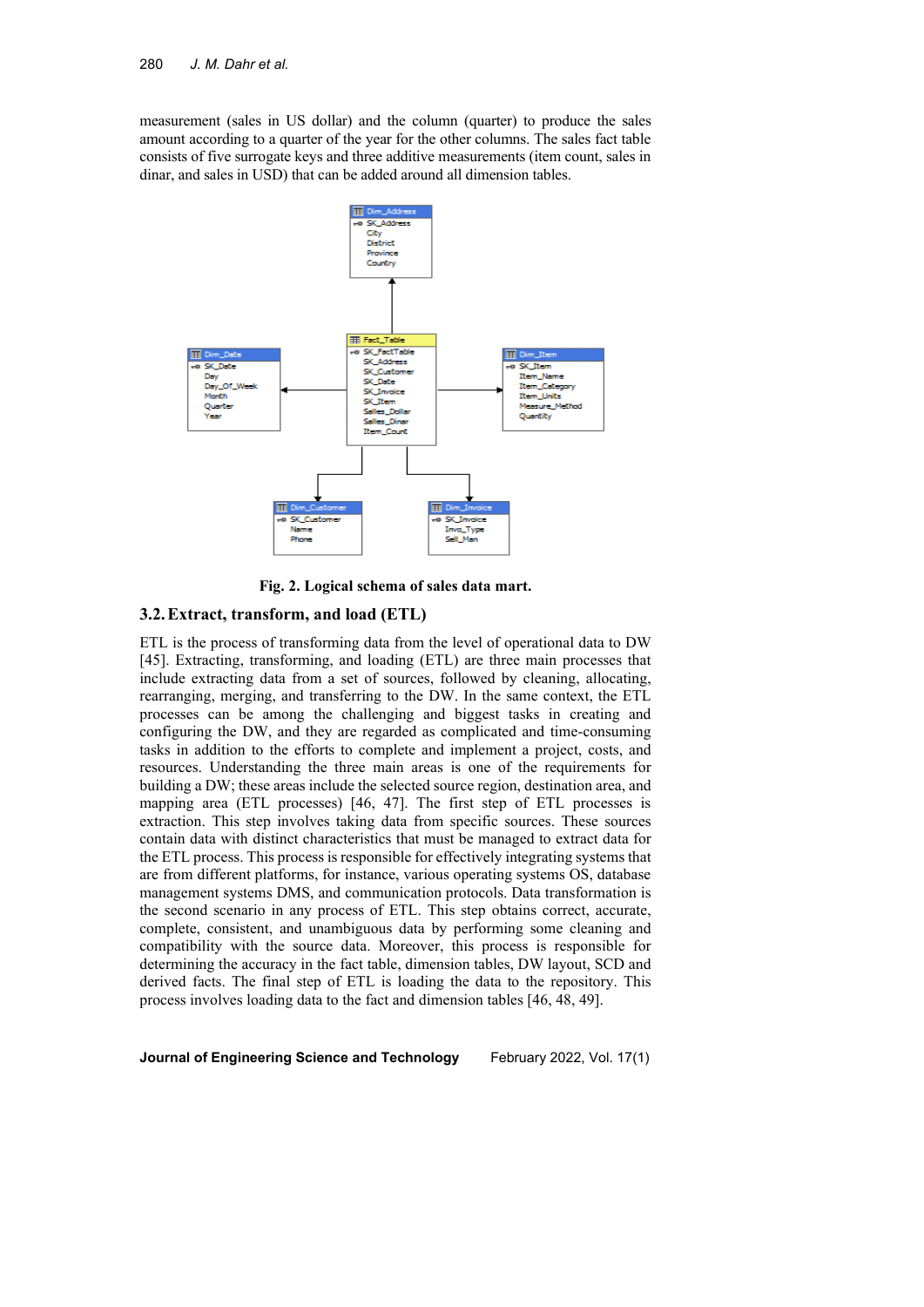The ETL strategy is shown in Fig. 3. The first step of the strategy holds the transformation processes, namely, data conversion, adding new columns, and resolving conflicts. The data conversion process converts the data from a string into data types in the dimension tables. The surrogate key is added in this stage. Accordingly, the conflicts and transformation processes are implemented. The transformation processes transform the domain data into another form and fill the null value with the values. The time dimension is present in the DW, which indicates the timeframe of the measures. The changes in other dimensions cannot be tracked by using the time dimension. In most cases, the changes in the dimensional data and time of occurrence are significant requirements for the purpose of analysis. These dimensions in which values of an attribute may change are called slowly changing dimensions (SCD) [50].



**Fig. 3. ETL strategy.**

The second step is loading dimension tables. The SCD tool is used to load the dimension tables. The three major types of SCDs are fixed, changing, and historical. With the fixed SCD type (of type 0), the attribute values never change. This type is proper for unchanging values, such as the customer birthdate. The changing SCD (type 1) overwrite the values of attributes. In this type, the old data is replaced with the new revision of data, thereby indicating that no history of the changing data is present. The third type is historical SCD (type 2), where the changing data are kept in a new row. The new data rows should be stored using surrogate keys to overcome the primary key problem [51].

The SCD loads of the dimension tables are arranged in a parallel form. The type of the SCD is fixed that load the data into tables, and the data in dimensions will not change. In the feature sales DW, the SCD will be turned into type 2 for some dimensions because historical data are required to make the hierarchies and store the changing data in the new rows. The measure type table is classified into three types depending on whether they can be summed across any of the dimensions linked with the fact table. This measure is also called "fully additive measure". If the types can be summed across some dimensions, not all, then the measure is called "semi additive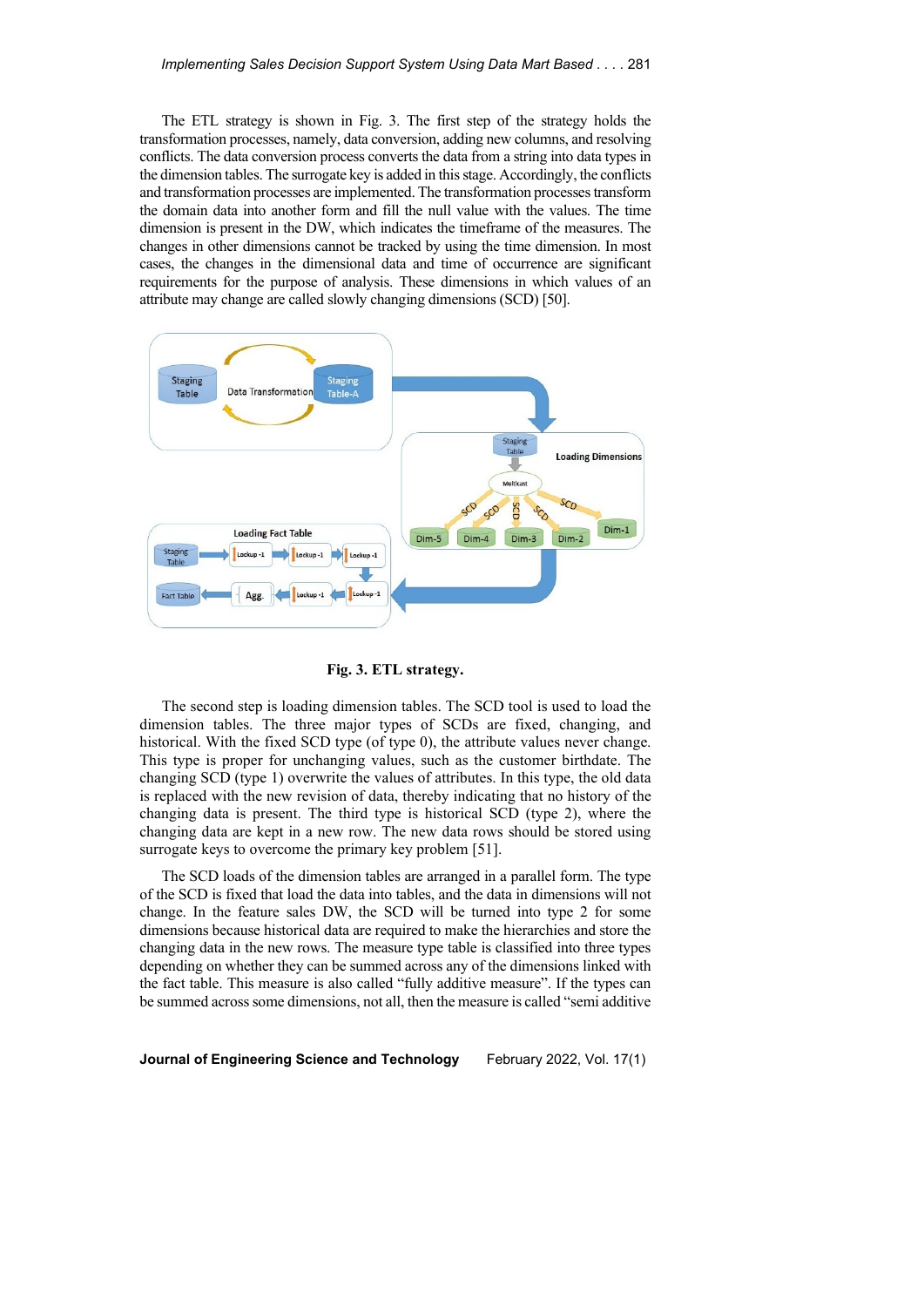measure". The third type called "non-additive measure" is completely non-additive [52]. The third step is to load the fact table with the keys of the dimension tables and measurements. First, the lockup processes are performed to find the surrogate keys in the dimension tables (primary keys). Second, the key measurements are determined from the staging table to load them in the fact table. All these steps are implemented using SQL Server Integration Services (SSIS) 2014.

### **3.3.Building sales cube and KPIs**

In this stage, the sales cube is created by using SQL Server Analysis Service 2014. The sales cube is implemented on the basis of the fact and dimension tables previously created. The sales cube (OLAP server) allows treating multidimensional expressions (MDX) on the dimensions and the measurements of the fact table. The MDX is an OLAP query language that enables the analyst to perform all the OLAP operations, such as roll-up, drill down, slice, and dice [21]. The analyst can navigate all the hierarchies and list the results by dropping down the dimensional columns and pre-calculated fact table measurements. After this step, the cube is available to all permitted analytical tools to navigate and implement charts. Microsoft Excel pivot table is one of the essential tools. This tool allows us to import the sales cube and perform all the OLAP operations. Moreover, this tool allows building customized reports that easily and flexibly present the result. The second part of this step is implementing sales KPIs. Many indicators are implemented to measure the current performance on the basis of the given data.

OLAP is a technology used by analysts to present multiple perspectives by extracting and analysing business data (BD). Analysts simultaneously examine data from various sets of database systems [53]. Three models of OLAP architecture are widely used depending on the literature: Relational (ROLAP), multidimensional (MOLAP) architectures, and Hybrid (HOLAP) [54, 55]. ROLAP uses the data in relational databases, where it stores the fact table and dimension tables as relational tables [56]. In MOLAO, the data are stored in a multidimensional cube to display different or multidimensional data. The method of storing data in architectures ROLAP and MOLAP makes MOLAP better than ROLAP in terms of time in accessing data in addition to response time to the query. This notion means that ROLAP requires a large amount of effort and resources despite its high efficiency and scalability for managing extensive data. Although MOLAP has a good response time to inquiries and access to data, it does not handle extensive data compared with ROLAP. Finally, HOLAP is an architecture that combines the useful features of ROLAP and MOLAP in an architecture. The HOLAP model provides extensive detailed data compared with the data in relational tables in ROLAP, in addition to the aggregations being stored in precalculated cubes; thus, it is more efficient than MOLAP. By contrast, HOLAP is complicated because it combines relational and multidimensional properties [55, 57].

OLAP is the process of simultaneously analysing the data by users (analysts) of a different set of database systems. This technology is used by analysts to extract and show BD from various viewpoints for decision-making. The two main OLAP architectures are as follows: relational (ROLAP) and multidimensional (MOLAP) architectures. The other categories of OLAP architectures include hybrid (HOLAP) and desktop (DOLAP) architectures [53, 54]. The OLAP server in our model is multidimensional OLAP (MOLAP). This category allows us to create and perform all OLAP facilities, such as a cube, dimensions, measurements, OLAP operations,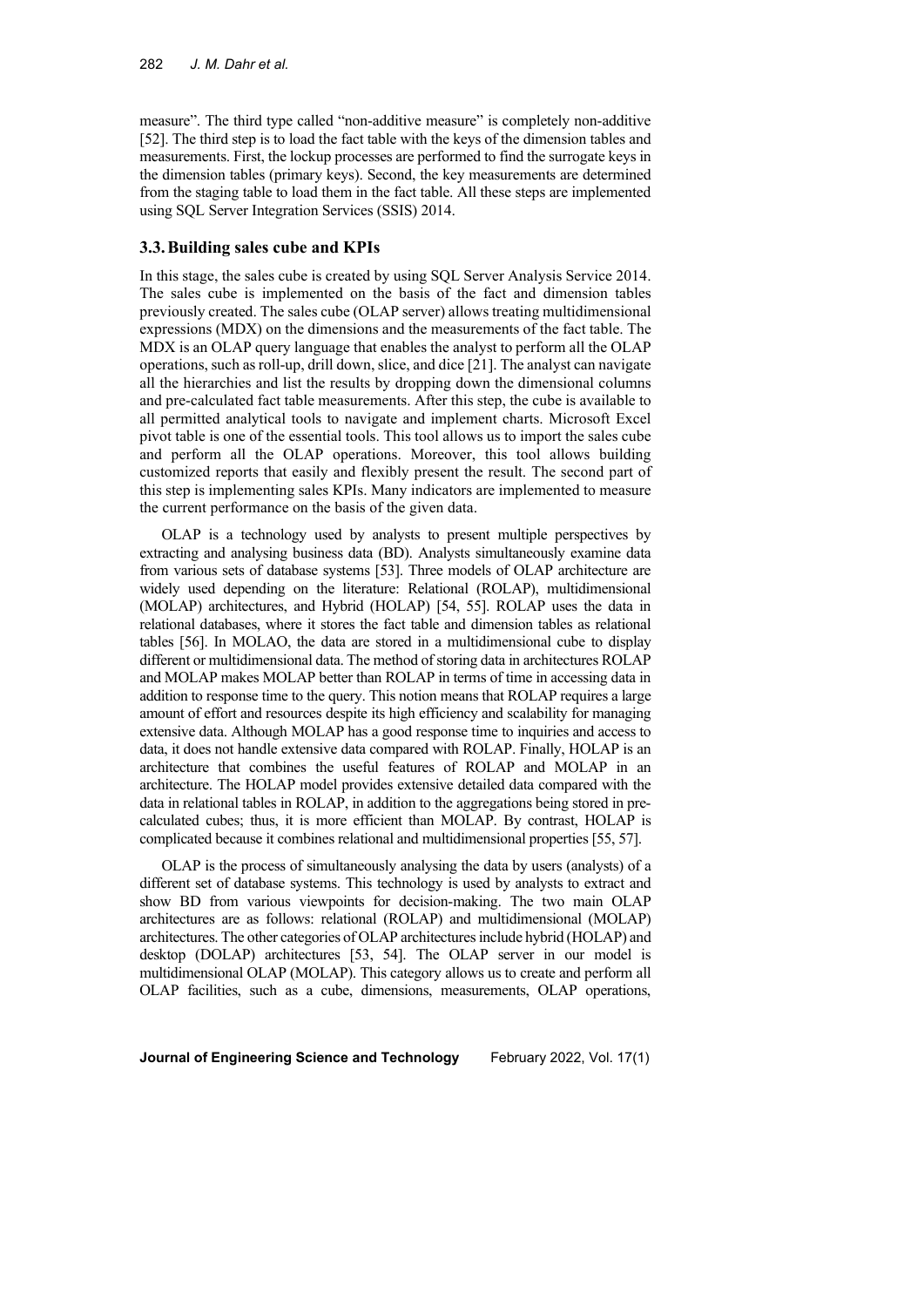hierarchies, and KPIs. MOLAP enables us to analyse the pre-summarized and precalculated data stored in the multidimensional cube form stored in the MOLAP server.

KPI is a measurable value that plays a vital role in monitoring and evaluating the processes carried out by the company to reach the required aims. The indicators or KPIs are used to provide accurate and rapid information that is used to compare the current performance with the goals needed to meet business goals. The KPIs are used at different levels by large enterprises to assess their performance in achieving the required goals. The overall corporate performance is measured by using high-level performance indicators, while low-level performance indicators are used to measure partial details [58, 59].

The main role of KPIs in sales DSS is to provide an alert when a specific group of items reaches the minimum profit or exceeds the previous amount at a particular time. The first KPI (quarter sales) provides an indicator when the profit amount exceeds or decreased the benefit of the last quarter. The value expression of this KPI is the sales in dinar (measurement). The goal of this KPI is the sales in dinar multiplied by 0.1. This notion means that the intended profit should increase by 10%. The KPI status is implemented using the MDX language to provide an indicator when the KPI value reaches the goal or not. When the KPI value exceeds the KPI goal, the status shows an up sign indicating that the state goes up. When the KPI value decreased the KPI goal, the status exposes a down sign indicating that the status goes down. When the KPI value divided by the KPI goal is between 1 and 0.85, the status is stable; otherwise, when the KPI value is less than the KPI goal, the status shows a down sign indicating that the status goes down. The KPI trend represents the changing status over time. Thus, the trend value is one when the sales in dinar for the current year is higher than that of the previous year; otherwise, the trend is −1. The value 1 represents the increasing trend of sales, −1 represents the decreasing trend of sales over time. The other KPIs are described and explained in Table 1.

| Name and      | Value                    | <b>Status</b>           | Trend                         |  |
|---------------|--------------------------|-------------------------|-------------------------------|--|
| Expr.         |                          |                         |                               |  |
| Name:         | [Measures].[             | Case<br>Case            |                               |  |
| Sales Dina    | Salles                   | When<br>When            |                               |  |
| r             | $Dinar]$ <sup>*0.1</sup> | KpiValue("Sales Di      | (KPIValue("Sales Dinar"), [Di |  |
|               |                          | $nar''$ )               | m                             |  |
| Expr.:        |                          | /KpiGoal("Sales Di      | Date].[Year].CurrentMember)   |  |
| [Measures].   |                          | nar") > $1$ Then 1<br>⋗ |                               |  |
| <b>Salles</b> |                          | When                    | (KPIValue("Sales_Dinar"),[Di  |  |
| Dinar         |                          | KpiValue("Sales Di      | m                             |  |
|               |                          | $nar''$ )               | Date].[Year].CurrentMember.P  |  |
|               |                          | /KpiGoal("Sales Di      | revMember)<br>Then 1          |  |
|               |                          | nar") $\leq 1$ And      | When                          |  |
|               |                          | KpiValue("Sales Di      | (KPIValue("Sales Dinar"), [Di |  |
|               |                          | $nar'$ )                | m                             |  |
|               |                          | /KpiGoal("Sales Di      | Date].[Year].CurrentMember)   |  |
|               |                          | $nar''$ ) >= .85 Then   | $\,<$                         |  |
|               |                          | 0                       | (KPIValue("Sales Dinar"),[Di  |  |
|               |                          | Else-1                  | m                             |  |
|               |                          | End                     | Date].[Year].CurrentMember.P  |  |
|               |                          |                         | revMember) Then -1            |  |
|               |                          |                         | End                           |  |

**Table 1. The proposed KPIs.**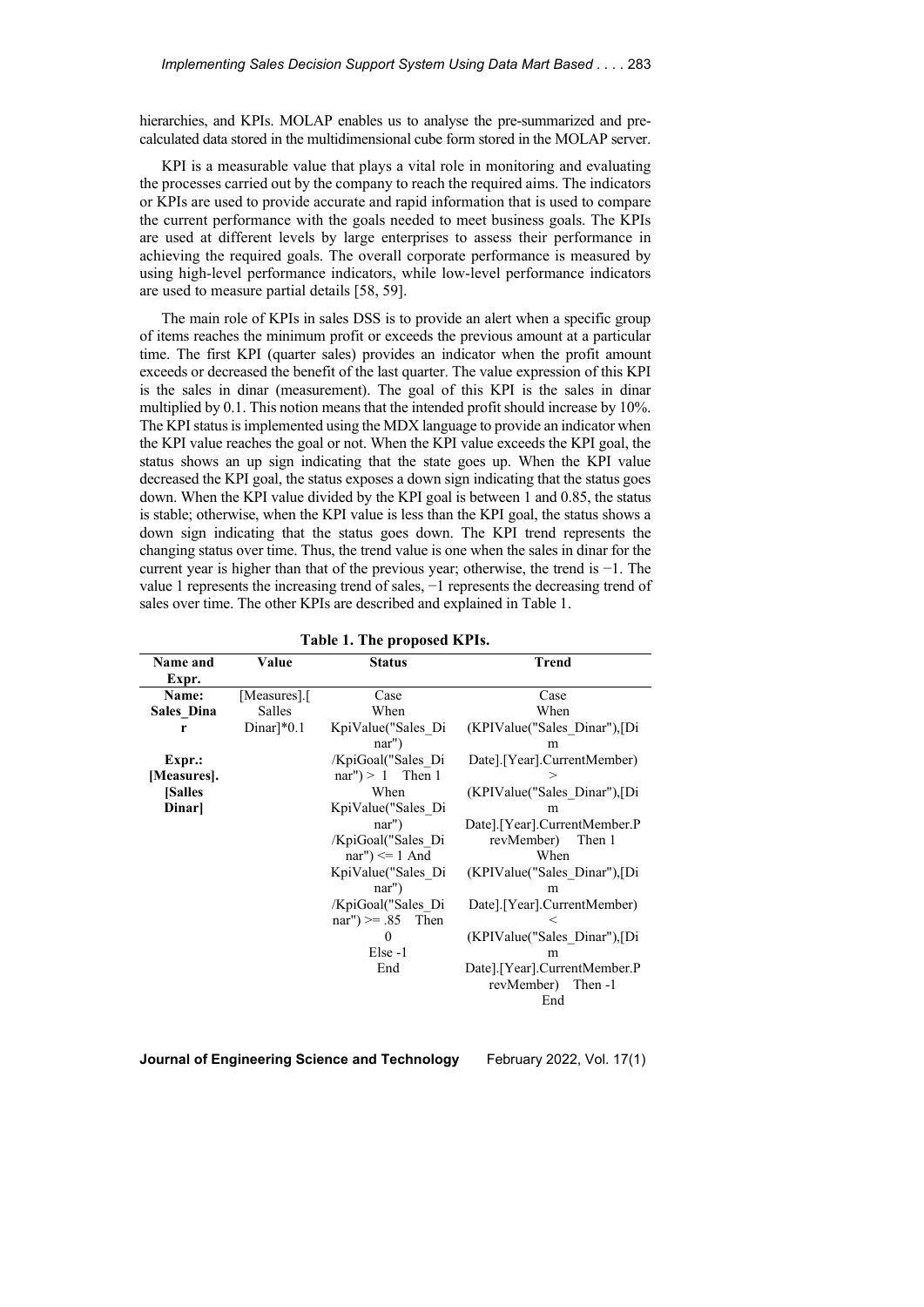| Name:<br>Sales_Quar<br>t<br>er<br>Expr.:<br>[Measures].<br><b>Salles</b><br>Dollar]   | [Measures].<br>Salles<br>$Dollar$ <sup>*</sup> $0.1$                                                                                                                                                                                                                                                                                                        | Case<br>When<br>KpiValue("Sales Q<br>uarter" $)/$<br>KpiGoal("Sales Qu<br>arter" $> 1$ Then 1<br>When<br>KpiValue("Sales Q<br>uarter" $)/$<br>KpiGoal("Sales Qu<br>arter") $\leq 1$ And<br>KpiValue(<br>"Sales Quarter") /<br>KpiGoal("Sales_Qu<br>$\arter") >= .85$<br>Then 0<br>Else-1<br>End                | Case<br>When<br>(KPIValue("Sales_Quarter"),[D<br>im<br>Date].[Quarter].CurrentMembe<br>$r$ ) ><br>(KPIValue("Sales Quarter"),[D<br>im<br>Date].[Quarter].CurrentMembe<br>r.PrevMember) Then 1<br>When<br>(KPIValue("Sales_Quarter"),[D<br>im<br>Date].[Quarter].CurrentMembe<br>$r$ $\leq$<br>(KPIValue("Sales Quarter"),[D<br>im<br>Date].[Quarter].CurrentMembe<br>r.PrevMember)<br>Then -1<br>End     |
|---------------------------------------------------------------------------------------|-------------------------------------------------------------------------------------------------------------------------------------------------------------------------------------------------------------------------------------------------------------------------------------------------------------------------------------------------------------|----------------------------------------------------------------------------------------------------------------------------------------------------------------------------------------------------------------------------------------------------------------------------------------------------------------|----------------------------------------------------------------------------------------------------------------------------------------------------------------------------------------------------------------------------------------------------------------------------------------------------------------------------------------------------------------------------------------------------------|
| Name:<br>Groups_Of<br><b>Item</b><br>Expr.:<br>[Measures].<br><b>Salles</b><br>Dinar] | Case<br>When [Dim<br>Item].[Item<br>Category]<br>$Is$ [Dim<br>Item].[Item<br>$CategoricalN$ ]. $\&$<br>Food]<br>Then .20<br>When [Dim<br>Item].[Item<br>Category]<br>Is [Dim<br>Item].[Item<br>Category].&[<br>Toys]<br>10. Then<br>When [Dim<br>Item].[Item<br>Category]<br>Is [Dim<br>Item].[Item<br>Category].&[<br>Drink]<br>Then .30<br>Else.40<br>End | Case<br>When<br>KpiValue("Groups_<br>Of Item" $)/$<br>KpiGoal("Groups_O<br>f Item" $) > .90$ Then<br>1<br>When<br>KpiValue("Groups_<br>Of Item") /<br>KpiGoal("Groups O<br>f Item") $\leq 90$<br>And<br>KpiValue("Groups<br>Of Item" $)/$<br>KpiGoal("Groups O<br>f Item" $) > .80$ Then<br>0<br>Else-1<br>End | Case<br>When<br>(KPIValue("Groups_Of_Item")<br>$\sqrt{\text{Dim}}$<br>Date].[Month].CurrentMember<br>(KPIValue("Groups Of Item")<br>, Dim<br>Date].[Month].CurrentMember.<br>PrevMember)<br>Then 1<br>When<br>(KPIValue("Groups Of Item")<br>.Dim<br>Date].[Month].CurrentMember<br>$\vert$ $<$<br>(KPIValue("Groups Of Item")<br>,[Dim<br>Date].[Month].CurrentMember.<br>PrevMember)<br>Then -1<br>End |

# **3.4.Building reports**

The reports are created on the basis of the cube analytical databases and KPIs. Two types of reports are implemented for the sales DSS dashboard, which are online and offline reports. The online reports consist of three types: reports that accept a parameter value to present the analytical results, pre-packaged reports, and KPI reports. The reports were created by using SQL Server Reporting Service 2014.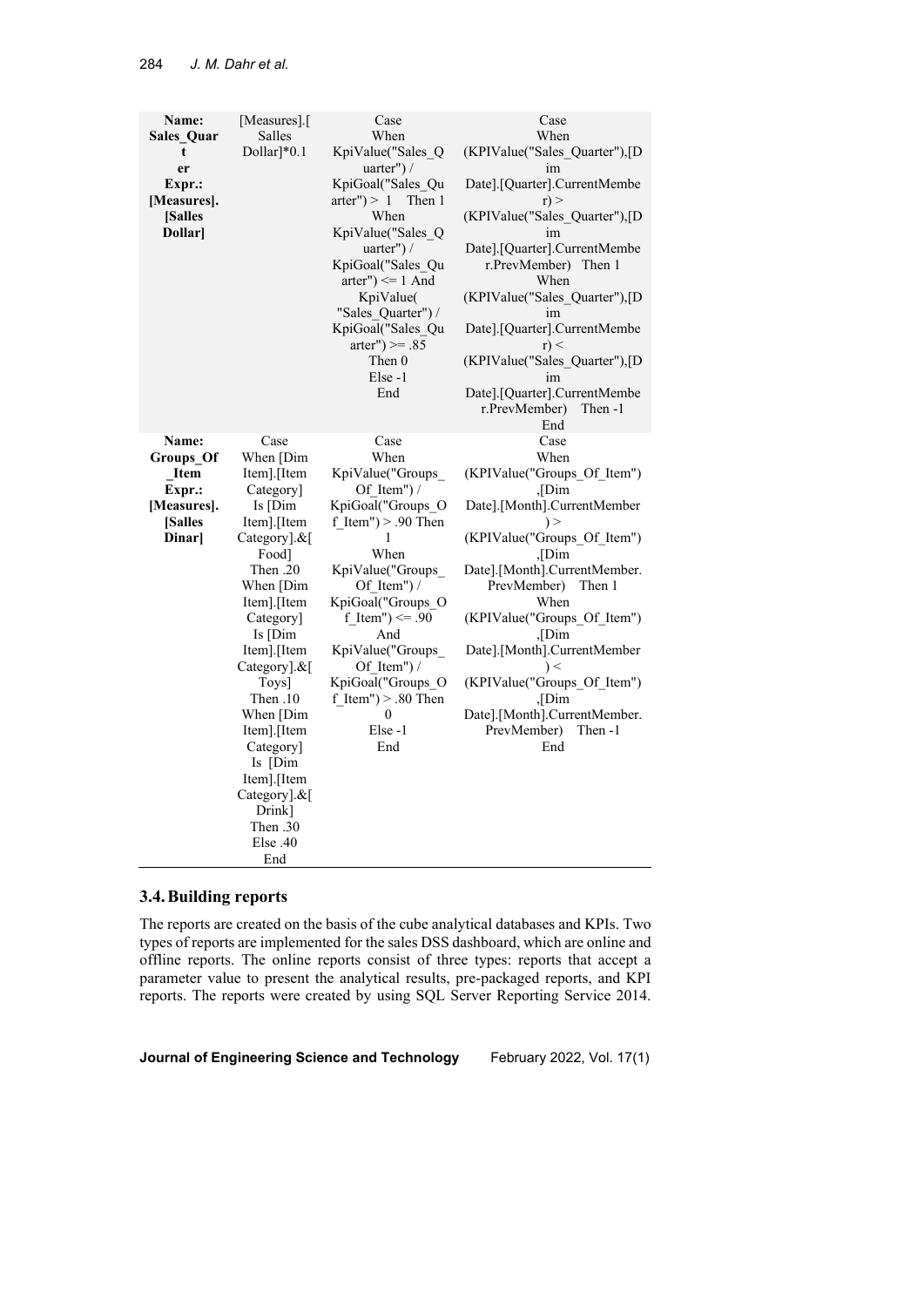Meanwhile, the offline reports were created using MS excel pivot table 2010. The first type in the online reports is parametric reports type. The analyst can select a parameter value to present the chart results as a chart (Fig. 4).



**Fig. 4. Parametric reports.**

The report on the left side accepts a quarter value as a parameter to present the sales in dinar according to invoice type. This type of selection can represent the dice operation of OLAP to provide the analytical result according to a specific quarter. The second report accepts two parameter values, quarter and item type, to present the sales in USD according to a day of the week. This type of report can represent the slice OLAP operation. The analysts can also use the reports to perform other OLAP operations, such as drill through and drill down, by using the hierarchy concept in any parameter values.

Figure 5 shows four pre-packaged reports that are implemented to instantly show the intended statistics. The first report lists the count of food sales according to the weekday. The seventh day of the week has the maximum food sales, while the sixth day holds the minimum food sales. The second report lists the sales in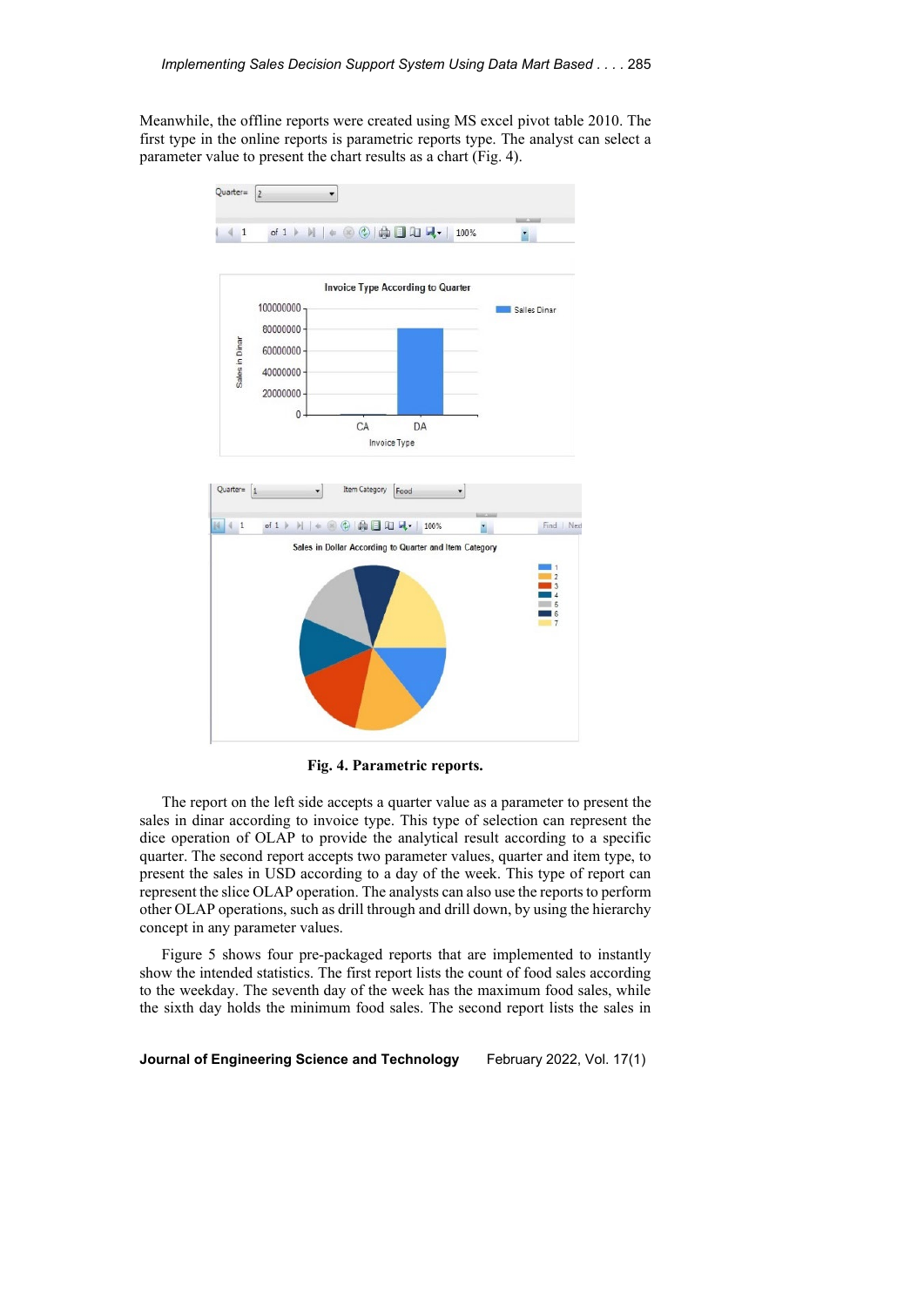USD according to month. The first month holds the maximum profit, while the fifth month has the minimum benefit.

Three KPIs are implemented to show the indicators related to three cases (Fig. 6). The first KPI is sales in the Iraqi dinar. This indicator calculates the profit and provides an indicator when it approaches the goal. The second KPI is the quarterly sales which measures and gives an indication related to sales in each quarter of year. While the third KPI is item group KPI which measures the sales for each group of items and give indication related to sales profit. These KPIs are explained before, and the reports of KPIs list the KPI details. The second type of reports is implemented by using an MS Excel Pivot table, where the charts can present the OLAP operation. This type of OLAP is desktop OLAP, where the analyst can instantly list the reports. Figure 7 records the sales of the four-item categories (cigarette, food, home application, and toys) according to the day of the week. The figure also shows that food sales take first place among all categories and an increase in the seventh day of the week. The toys group has a minimum number of sales among all types.





**Fig. 5. Pre-packaged reports.**



**Fig. 6. Sales KPIs.**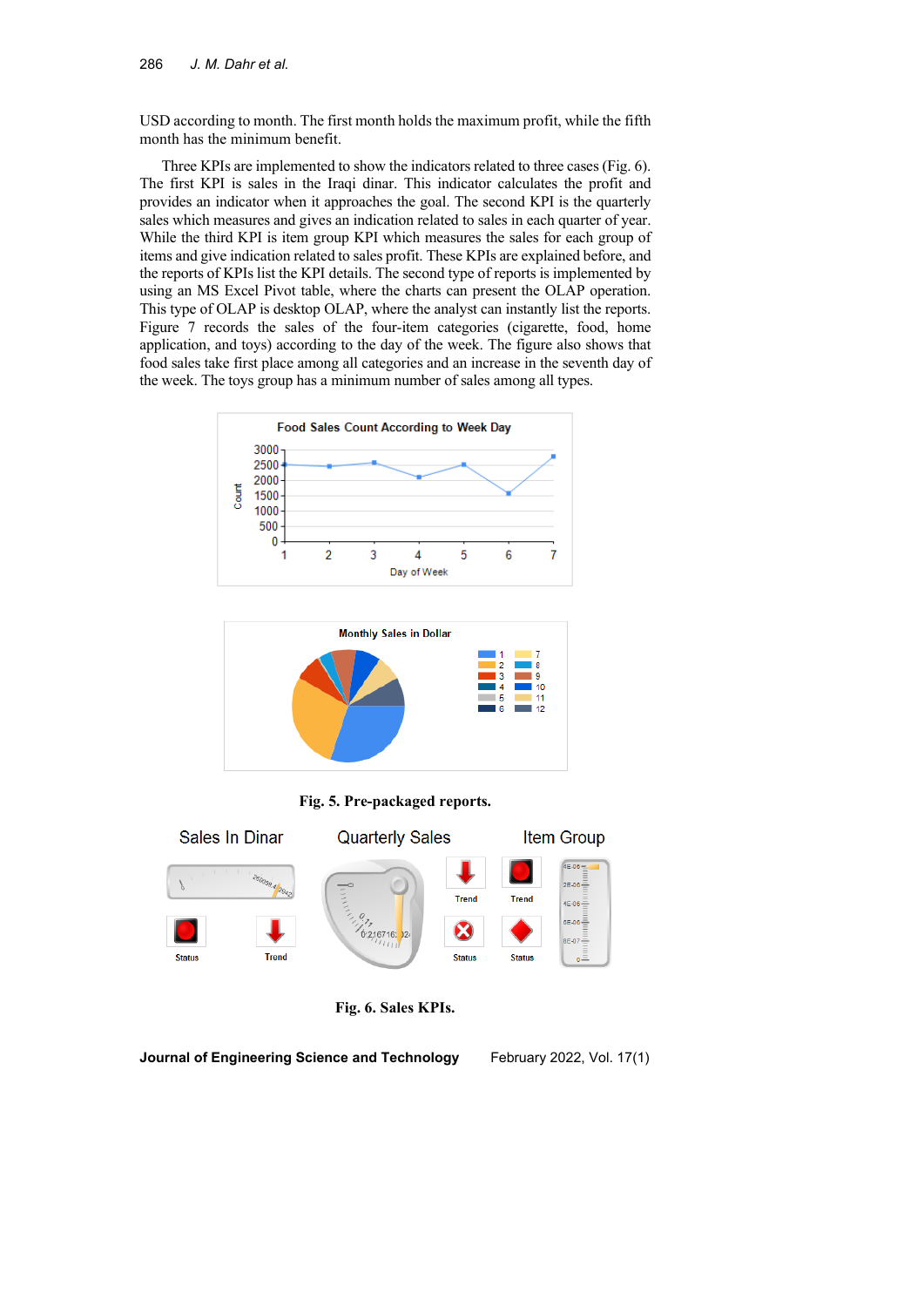

**Fig. 7. Item categories of sales according to weekday.**

## **3.5.Data mining knowledge**

The knowledge-driven sales supporter was constructed on the basis of the three data mining approaches (DT, clustering, and NN). The algorithms are implemented and tested using SSAS package. SSAS provides a part to perform different data mining approaches. All data mining approaches help the decision-maker in supporting decision on the basis of the obtained results. The sales manager can use this basis to predict the sales rate, sales items, and quantities by using the analytical graphs and results obtained from the DT, clustering, and NN approaches. The results of the graphs and figures from data mining approaches are combined with the reports and KPIs in one dashboard.

#### **3.6.Web interface**

The web interface represents the DSS dashboard. The dashboard allows the analysts and managers to reach knowledge-driven sales supports and all the prepackaged reports and KPIs either online or offline. The prebuilt reports and KPIs present the constant update of all reports after loading the data into the sales data mart. The sales DSS dashboard can be accessed online through a local area network, where the server is attached to the network, and the managers can access the system. The dashboard can help in monitoring the analytical information by different charts. The access to this dashboard is restricted to specific persons (analysts and managers). Only the permitted end users can access the dashboard and navigate the reports. The stakeholders can also perform OLAP operations, such as dice, slice, drill through, and drill down, through the reports. The second type of report enables a parameter value to present the analytical results according to the parameters' values.

### **4.DSS Evaluation**

The sales data consist of 65,535 rows obtained from a trade market for two years (2017 and 2018). The proposed sales DSS provides a web interface to access all the reports of OLAP and KPIs besides the results of data mining algorithms. The sales DSS evaluation process passed throughout two evaluation processes (knowledgedriven evaluation process and reports of OLAP and KPIs). Three main data mining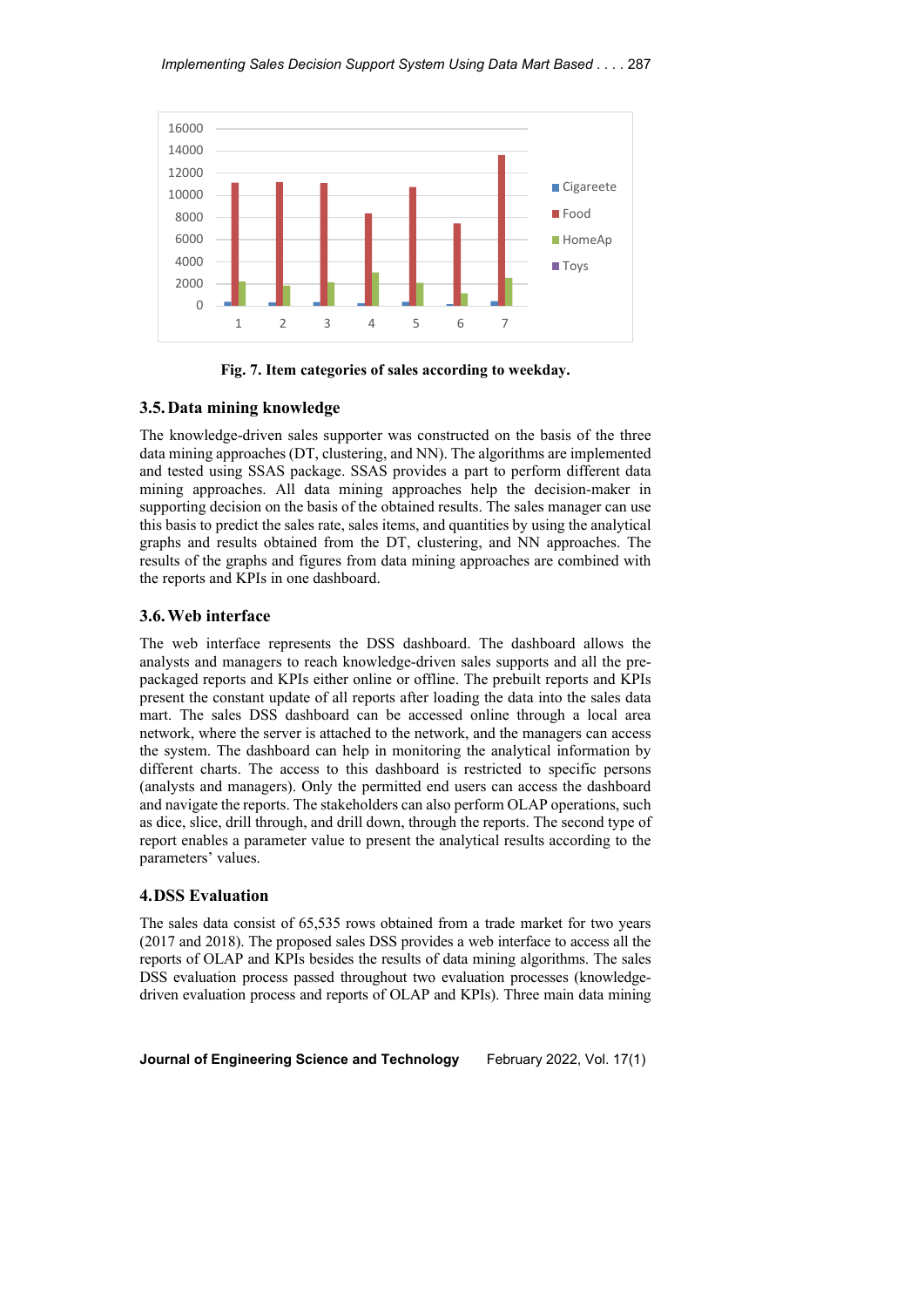approaches are implemented using data mining part of SSAS package where the performance criteria are listed in the Table 2. DT, clustering based expectation maximisation (EM), and artificial NN are performed and examined. For the DT, the algorithm used to split nodes is a complete where the nodes are split into all branches resulting from split score. The split score algorithm is Bayesian Dirichlet Equivalent (BDE) with uniform prior. EM is the algorithm used for clustering approach where the variables or features are unobserved. EM tries using statistical model to find the maximum a posteriori (MAP) or maximum likelihood of the parameters. In artificial NN, the number of hidden nodes is 4, the sample size is 10000 instance of sample size to train the model. The percentage of test data set is 30% and 70% of train data set to compare the performance criteria of data mining algorithms.

| <b>Algorithm</b>  | <b>Precision</b> | Recall | <b>Sensitivity</b> | <b>Specificity</b> |
|-------------------|------------------|--------|--------------------|--------------------|
| DT                | 69.64%           | 70.79% | 70.79%             | 31.97%             |
| <b>Clustering</b> | 69.29%           | 73.23% | 73.23%             | 34.01%             |
| NN                | 65.85%           | 73.99% | 73.99%             | 38.95%             |

**Table 2. Performance criteria of data mining algorithms.**

With regard to the knowledge-driven sales supporter, the DT shows the following overall results: sensitivity of 70.79%, specificity of 31.97%, precision of 69.64%, and recall of 70.79%. Clustering shows results with sensitivity of 73.23%, specificity of 34.01%, precision of 69.29%, and recall of 73.23%. NN shows results with sensitivity of 73.99%, specificity of 38.95%, precision of 65.85%, and recall of 73.99%. The proposed system is implemented on a system with 8 GB of RAM, 2.4 GHz Core-i3 of processor and 140GB free space of hard. The platform is protected by authentication credentials where only the permitted users are allowed to access the system. The online access of the DSS dashboard is also restricted by authenticated users, The proposed DSS has been evaluated on the basis of the static method where the knowledge base of the DSS is manually checked to find errors. The assessment shows that no error occurred after the KPIs and OLAP reports are reviewed. The evaluation also shows a flexibility in viewing and constructing reports and charts in the MS excel pivot table on the basis of the sales cube. Some steps are skipped, such as determining data mining algorithm for each approach, post-processing, and graphs.

#### **5. Conclusions**

This study presents a knowledge-driven sales DSS implementation framework on the basis of data mart and by using OLAP and KPI as essential tools for analysis. The model implementation follows the bottom-up approach to create the DSS because the data mart is independent and to permit making sales DW by integrating the independent data mart. The sales data mart is the base of DSS that offers a shortterm strategic decision making. The knowledge-driven sales supporter helps the analysts in predicting sales profits, quantities, and rates on the basis of the three data mining approaches (DT, NN, and clustering).

The static evaluation method of the knowledge base shows no error. Accordingly, the dynamic methods will be performed by using a questionnaire to collect all the information and feedback about DSS usability. The performance criteria of the implemented data mining algorithms in the DSS show a sensitivity of 70.79%, specificity of 31.97%, precision of 69.64%, and recall of 70.79% for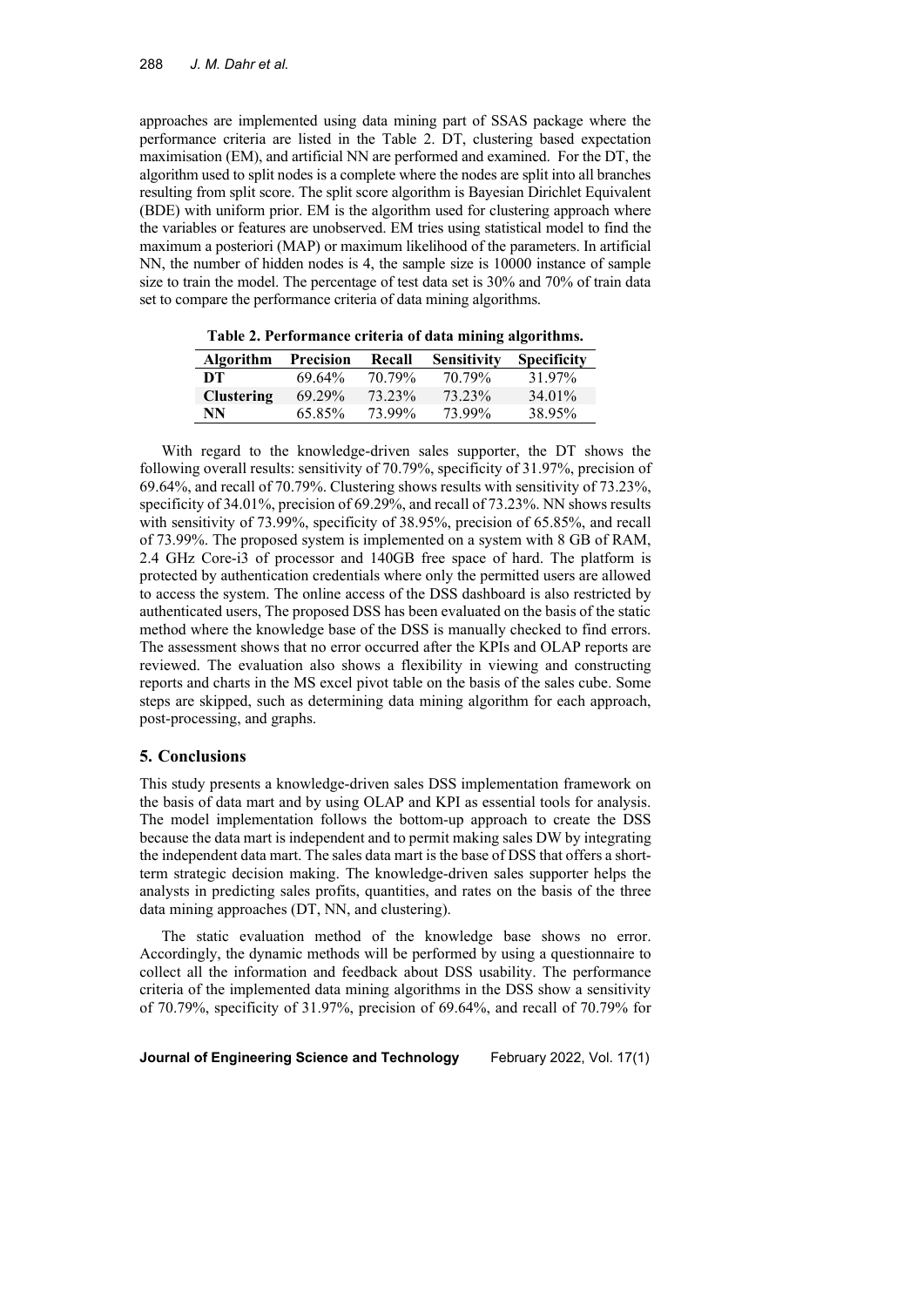DT. Clustering has a sensitivity of 73.23%, specificity of 34.01%, precision of 69.29%, and recall of 73.23%. NN shows a sensitivity of 73.99%, specificity of 38.95%, precision of 65.85%, and recall of 73.99%. Two types of reports are implemented for the final dashboard, namely, offline and online reports. The online reports consist of three types of reports: KPI reports, pre-packaged reports, and reports that accept the parameter value to present the analytical results. Online reports are constructed using SSRS 2014, while the offline reports are made utilizing the MS excel pivot table. The offline reports are essential to managers to consistently access the sales cube. The online reports are significant for analysts to remotely access the reports and perform complex MDX through the network.

The MOLAP is used to execute all the OLAP operations, such as slice, dice, roll up, and drill down, on the sales data mart to discover the hidden patterns in the sales cube. The operations are implemented by either SSAS 2014, or MS excel pivot table 2010. The analyst can also view and perform complex MDX queries by using the sales DSS dashboard, where drop-down lists show the dimension selection. The KPIs are used to provide an indicator when a critical situation occurs or during performance enhancement. Three KPIs are implemented to measure the profit situation according to time. Many KPIs can be created according to the managers' needs. Offline and online MOLAP and KPIs are crucial tools in supporting decisions and exploring the hidden patterns in the sales data.

The OLAP operations can help the analysts and managers in viewing sales information from different aspects. The predefined KPIs can automatically compare and give an indication when a critical situation occurs. The web interface easily permits sales managers to navigate all reports and graphs resulting from the data mining approaches. The system will be configured using scheduled task to perform online ETL, data mining and KPI used the new fresh data. A new strategy will be configured to handle the new data in order to handle extraction, transformation and loading processes to present the new results properly. The system will also test against new data of a trade market to examine and re-evaluate the system.

## **References**

- 1. Narayan, R.; and Meht, G. (2020). Design of customer information management system. *Data Communication and Networks*, 1049, 195-216.
- 2. Tria, F.D.; Lefons, E.; and Tangorra, F. (2017). Evaluation of data warehouse design methodologies in the context of big data. *Proceedings of the International Conference on Big Data Analytics and Knowledge Discovery*. Lyon, France.
- 3. Kasie, F.M.; Bright, G.; and Walker, A. (2017). Decision support systems in manufacturing: a survey and future trends. *Journal of Modelling in Management*, 12(3), 432-454.
- 4. Wagner, W.P. (2017). Trends in expert system development: A longitudinal content analysis of over thirty years of expert system case studies. *Expert Systems with Applications,* 76, 85-96.
- 5. Najm, I.A.; Hamoud, A.K.; Lloret, J.; and Bosch, I. (2019). Machine learning prediction approach to enhance congestion control in 5G IoT environment. *Electronics*, 8(6).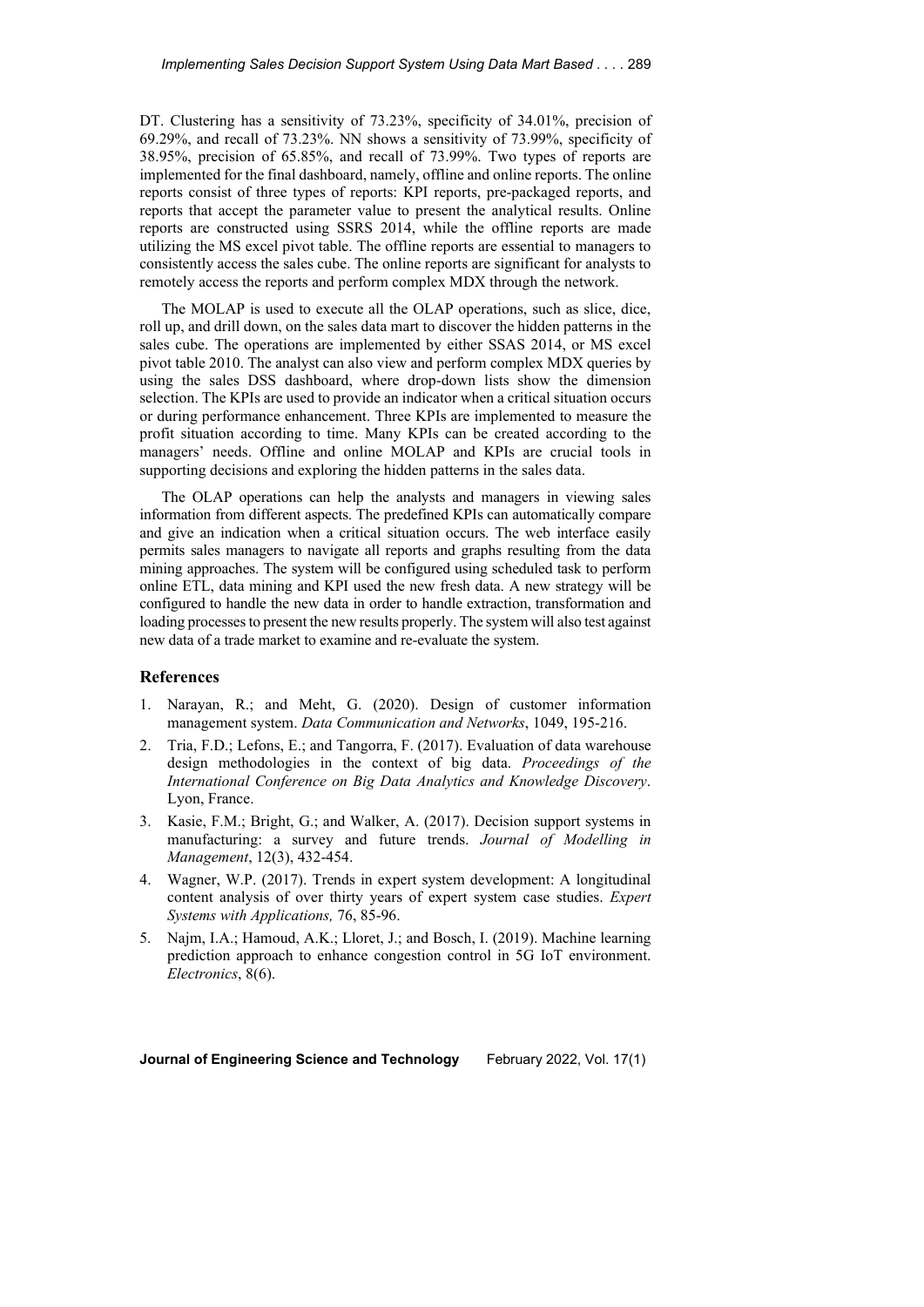- 6. Hamoud, A.K.; Hashim, A.S.; and Awadh, W.A. (2018). Predicting student performance in higher education institutions using decision tree analysis. *International Journal of Interactive Multimedia and Artificial Intelligence*, 5(2), 26-31.
- 7. Hamoud, A.K.; Humadi, A.M.; Awadh, W.A.; and Hashim, A.S. (2017). Students' success prediction based on Bayes algorithms. *International Journal of Computer Applications*, 178(7), 6-12.
- 8. Hamoud, A.K. (2016). Selection of best decision tree algorithm for prediction and classification of students' action. *American International Journal of Research in Science, Technology, Engineering & Mathematics*, 16, 26-32.
- 9. Hamoud, A.K. (2018). Classifying students' answers using clustering algorithms based on principle component analysis. *Journal of Theoretical and Applied Information Technology*, 96(7), 1813-1825.
- 10. Hamoud, A.K.; and Humadi, A.M. (2019). Student's success prediction model based on artificial neural networks (ANN) and a combination of feature selection methods. *Journal of Southwest Jiaotong University*, 54(3).
- 11. Hashima, A.S.; Hamoud, A.K.; and Awadh, W.A. (2018). Analyzing students' answers using association rule mining based on feature selection. *Journal of Southwest Jiaotong University*, 53(5).
- 12. Najm, I.A.; Ismail, M.; and Abed, G.A. (2014). High-performance mobile technology LTE-A using the stream control transmission protocol: a systematic review and hands-on analysis. *Journal of Applied Sciences*, 14(19), 2194-2218.
- 13. Zhang, R.; Indulska, M.; and Sadiq, S. (2019). Discovering data quality problems. *Business and Information Systems Engineering*, 61(5), 575-593.
- 14. Burgard, M.; and Piazza, F. (2009). *Data warehouse and business intelligence systems in the context of e-HRM*. USA: IGI Global.
- 15. Triola, M.M.; and Pusic, M.V. (2012). The education data warehouse: a transformative tool for health education research. *Journal of Graduate Medical Education*, 4(1), 113-115.
- 16. Buttle, F. (2019). *Customer relationship management: concepts and technologies*. England: Routledge.
- 17. Hamoud, A.K.; Adday, H.; Obaid, T.A.S.; and Hameed, R.A. (2016). Design and implementing cancer data warehouse to support clinical decisions. *International Journal of Scientific and Engineering Research*, 7(2), 1271-1285.
- 18. Hamoud, A.K.; and Obaid, T. (2013). Building data warehouse for diseases registry: first step for clinical data warehouse. *International Journal of Scientific and Engineering Research*, 4(7), 636-640.
- 19. Hamoud, A.K.; and Obaid, T.A.S. (2014). Using OLAP with diseases registry warehouse for clinical decision support. *International Journal of Computer Science and Mobile Computing*, 3(4), 39-49.
- 20. Hamoud, A.K.; Hashim, A.S.; and Awadh, W.A. (2018). Clinical data warehouse: a review. *Iraqi Journal for Computers and Informatics*, 44(2), 1-11.
- 21. Hamoud, A.K. (2013). *Design and implementation data warehouse to support clinical decisions using OLAP and KPI*. Master thesis, University of Basrah.
- 22. Humadi, A.M.; and Hamoud, A.K. (2019). Liver hepatitis diagnosing based on fuzzy inference system. *Journal of Southwest Jiaotong University*, 54(4), 1-10.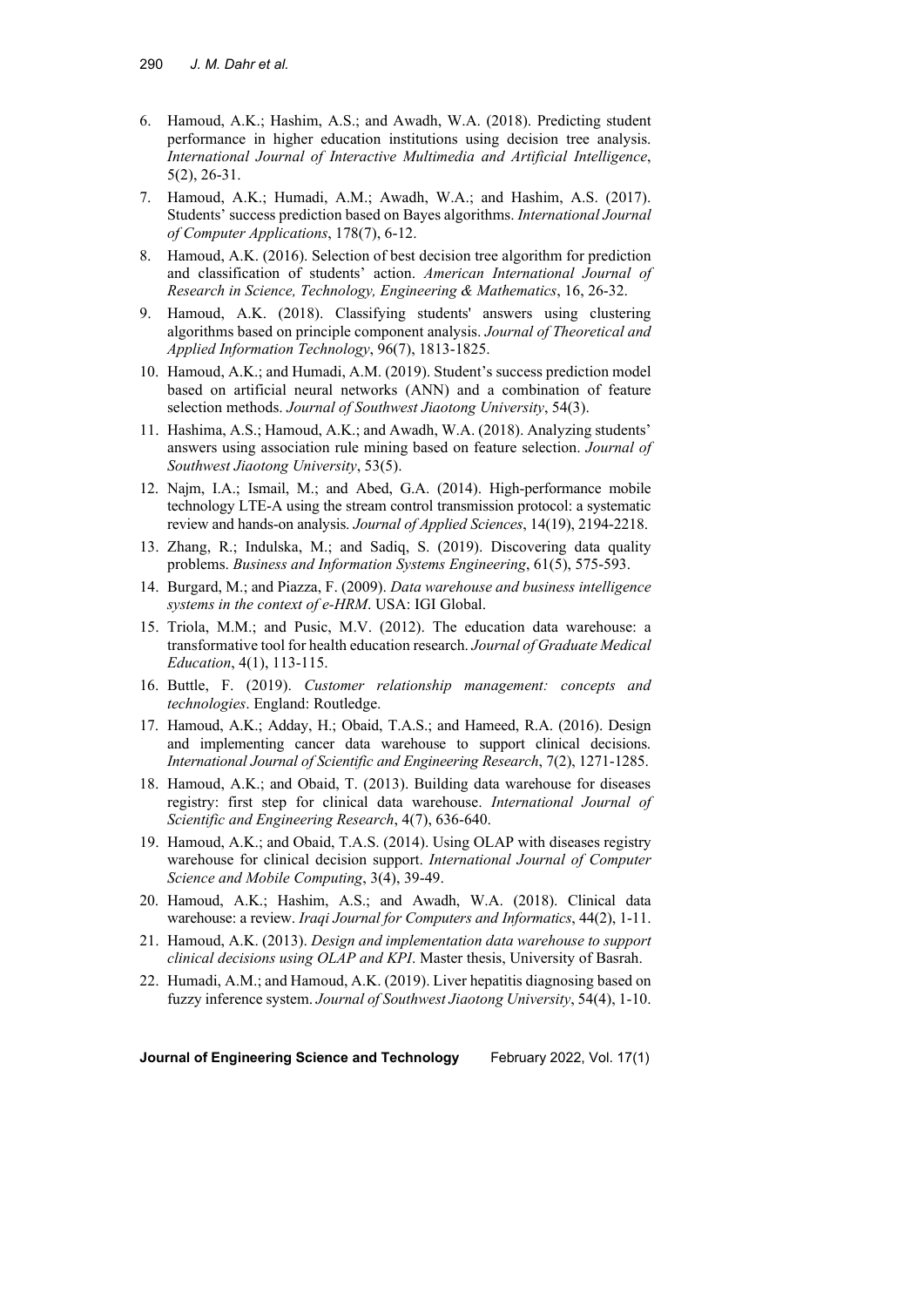- 23. Hamoud, A.K. (2017). Applying association rules and decision tree algorithms with tumor diagnosis data. *International Research Journal of Engineering and Technology*, 3(8), 27-31.
- 24. Muriana, C.; Piazza, T.; and Vizzini, G. (2016). An expert system for financial performance assessment of health care structures based on fuzzy sets and KPIs. *Knowledge-Based Systems*, 97, 1-10.
- 25. Rahman, N. (2017). An empirical study of data warehouse implementation effectiveness. *International Journal of Management Science and Engineering Management*, 12(1), 55-63.
- 26. Hamoud, A.K.; Hussien, H.N.; Fadhil, A.A.; and Ekal, Z.R. (2020). Improving service quality using consumers' complaints data mart which effect on financial customer satisfaction*. Journal of Physics Conference Series*, 1530(1).
- 27. Hamoud , A.K.; Ulkareem, M.A.; Hussain, H.N.; Mohammed, Z.A.; and Salih, G.M. (2020). Improve HR decision-making based on data mart and OLAP. *Journal of Physics Conference Series*, 1530.
- 28. Park, T.; and Kim, H. (2013). A data warehouse-based decision support system for sewer infrastructure management. *Automation in Construction*, 30, 37-49.
- 29. Rajaeian, M.M.; Cater-Steel, A.; and Lane, M. (2017). A systematic literature review and critical assessment of model-driven decision support for IT outsourcing. *Decision Support Systems,* 102, 42-56*.*
- 30. Wang, W.; Cui, Y.; Luo, Y.; Li, Z.; and Tan, J. (2019). Web-based decision support system for canal irrigation management. *Computers and Electronics in Agriculture*, 161, 312-321.
- 31. Dweiri, F.; Kumar, S.; Khan, S.A.; and Jain, V. (2016). Designing an integrated AHP based decision support system for supplier selection in automotive industry. *Expert Systems with Applications*, 62, 273-283.
- 32. Cobo, Á.; Llorente, I.; Luna, L.; and Luna, M. (2019). A decision support system for fish farming using particle swarm optimization. *Computers and Electronics in Agriculture*, 161, 121-130.
- 33. Humadi, A.M.; and Hamoud, A.K. (2017). Online real time fuzzy inference system based human health monitoring and medical decision making. *International Journal of Computer Science and Information Security*, 15(4), 197-204.
- 34. Elazeem, N.M.A.; Labib, N.M.; and Abdella, A.K. (2019). A proposed data warehouse framework to enhance decisions of distribution system in pharmaceutical sector. *Egyptian Computer Science Journal*, 43(2), 43-60.
- 35. Girsang, A.S.; Arisandi, G.; Elysisa, C.; Michelle; and Saragih, M.H. (2019). Decision support system using data warehouse for retail system. *Journal of Physics: Conference Series*, 1367(1), 1-6.
- 36. Peng, X. (2019). Analysis of administrative management and decision-making based on data warehouse. *Proceedings of the 11th International Conference on Measuring Technology and Mechatronics Automation*. Qiqihar, China, 527-530.
- 37. Katkar, V.; Gangopadhyay, S.P.; Rathod, S.; and Shetty, A. (2015). Sales forecasting using data warehouse and Naïve Bayesian classifier. *Proceedings of the International Conference on Pervasive Computing*. Pune, India, 1-6.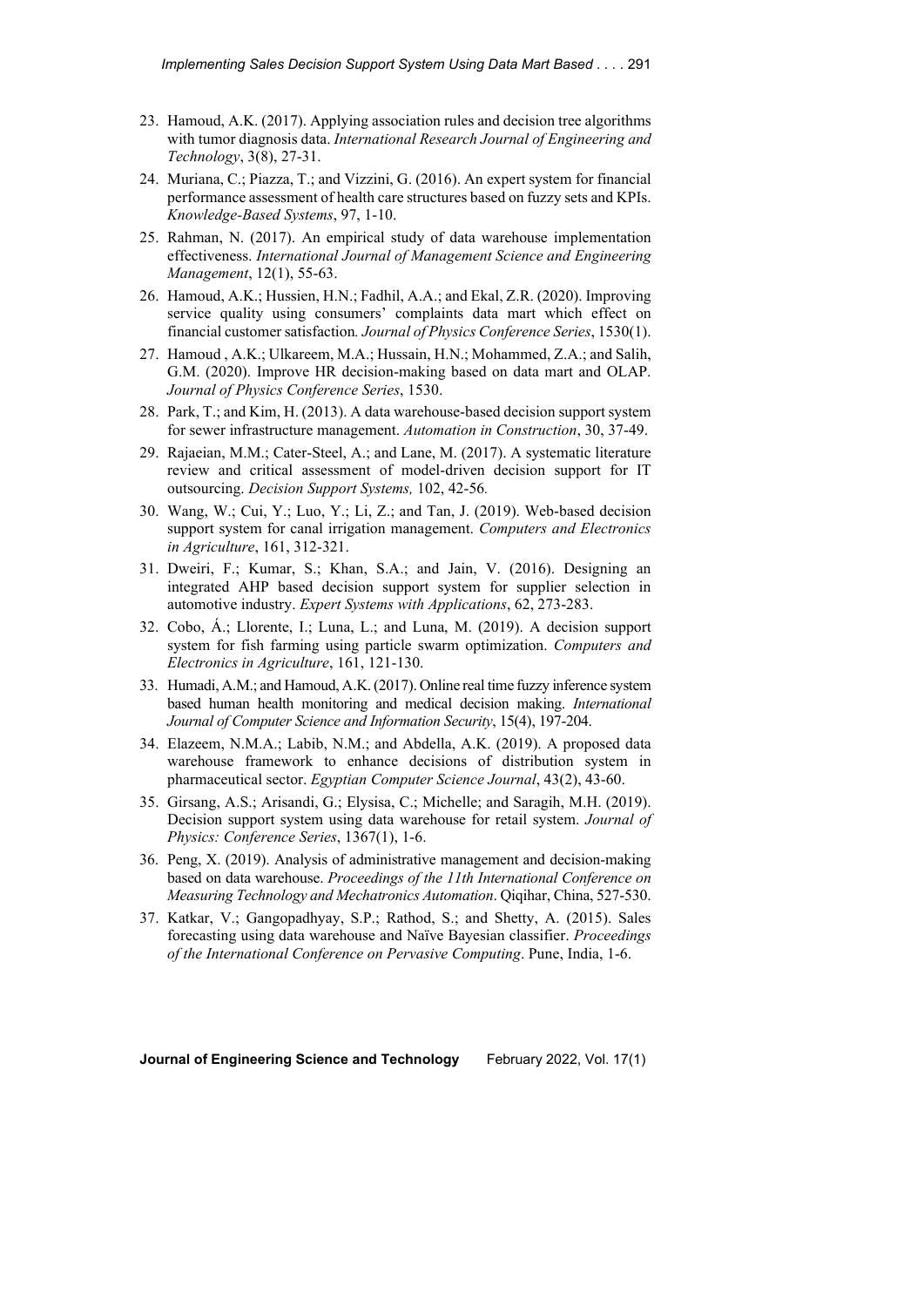- 38. AbdAlrazig, H. (2018). *Designing a data warehousing model to support forecasting and decision making for sales*. Doctoral dissertation. Sudan University of Science and Technology.
- 39. Torres-Sanchez, R.; Navarro-Hellin, H.; Guillamon-Frutos, A.; San-Segundo, R.; Ruiz-Abellón, M.C.; and Domingo-Miguel, R. (2020). A decision support system for irrigation management: analysis and implementation of different learning techniques. *Water*, 12(2).
- 40. Baumeister, J.; and Striffler, A. (2015). Knowledge-driven systems for episodic decision support. *Knowledge-Based Systems*, 88, 45-56.
- 41. Hosio, S.; Karppinen, J.; Berkel, N.; Oppenlaender, J.; and Goncalves, J. (2018). Mobile decision support and data provisioning for low back pain. *Computer*, 51(8), 34-43.
- 42. Chakraborty, S.; and Doshi, J. (2018). Incremental updates using data warehouse versus data marts. *Proceedings of the 4th International Conference for Convergence in Technology*. Mangalore, India, 1-5.
- 43. Teotonio, I.; Cabral, M.; Cruz, C.O.; and Silva, C.M. (2020). Decision support system for green roofs investments in residential buildings. *Journal of Cleaner Production*, 249.
- 44. Adamson, C. (2012). *Mastering data warehouse aggregates: solutions for star schema performance*. New Jersey: John Wiley & Sons.
- 45. Almeida, D.R.; Baptista, C.S.; Andrade, F.G.; and Soares, A. (2020). A survey on big data for trajectory analytics. *International Journal of Geo-Information*, 9(2).
- 46. El-Sappagh, S.H.A.; Hendawi, A.M.A.; and El Bastawissy, A.H. (2011). A proposed model for data warehouse ETL processes. *Journal of King Saud University-Computer and Information Sciences*, 23(2), 91-104.
- 47. Vyas, S.; and Vaishnav, P. (2017). A comparative study of various ETL process and their testing techniques in data warehouse. *Journal of Statistics and Management Systems,* 20(4), 753-763.
- 48. Stonebraker, M.; and Ilyas, I.F. (2018). Data integration: the current status and the way forward. *IEEE Data Engineering Bulletin*, 41(2), 3-9.
- 49. Shadroo, S.; and Rahmani, A.M. (2018). Systematic survey of big data and data mining in internet of things*. Computer Networks,* 139, 19-47.
- 50. Atay, C.E.; and Garani, G. (2019). Maintaining dimension's history in data warehouses effectively. *International Journal of Data Warehousing and Mining*, 15(3), 46-62.
- 51. Kimball, R.; and Ross, M. (2013). *The data warehouse toolkit: The definitive guide to dimensional modeling*. New Jersey: John Wiley & Sons.
- 52. Chandwani, G.; and Uppal, V. (2015). Implementation of star schemas from ER Model. *International Journal of Database Theory and Application*, 8(3), 111-130.
- 53. Widiadnyana, P.; Maricar, M.A.; Arnawan, I.N.; and Ariyani, S. (2017). Analysis of data warehouse for transactional analysis methods online analytical processing (OLAP) at company XYZ silver. *International Journal of Engineering and Emerging Technology*, 2(1), 72-75.
- 54. Jianmin, W.; Wenbin, Z.; Tongrang, F.; Shilong, Y.; and Hongwei, L. (2020). An improved join‐free snowflake schema for ETL and OLAP of data warehouse. *Concurrency and Computation: Practice and Experience*, 32(23).